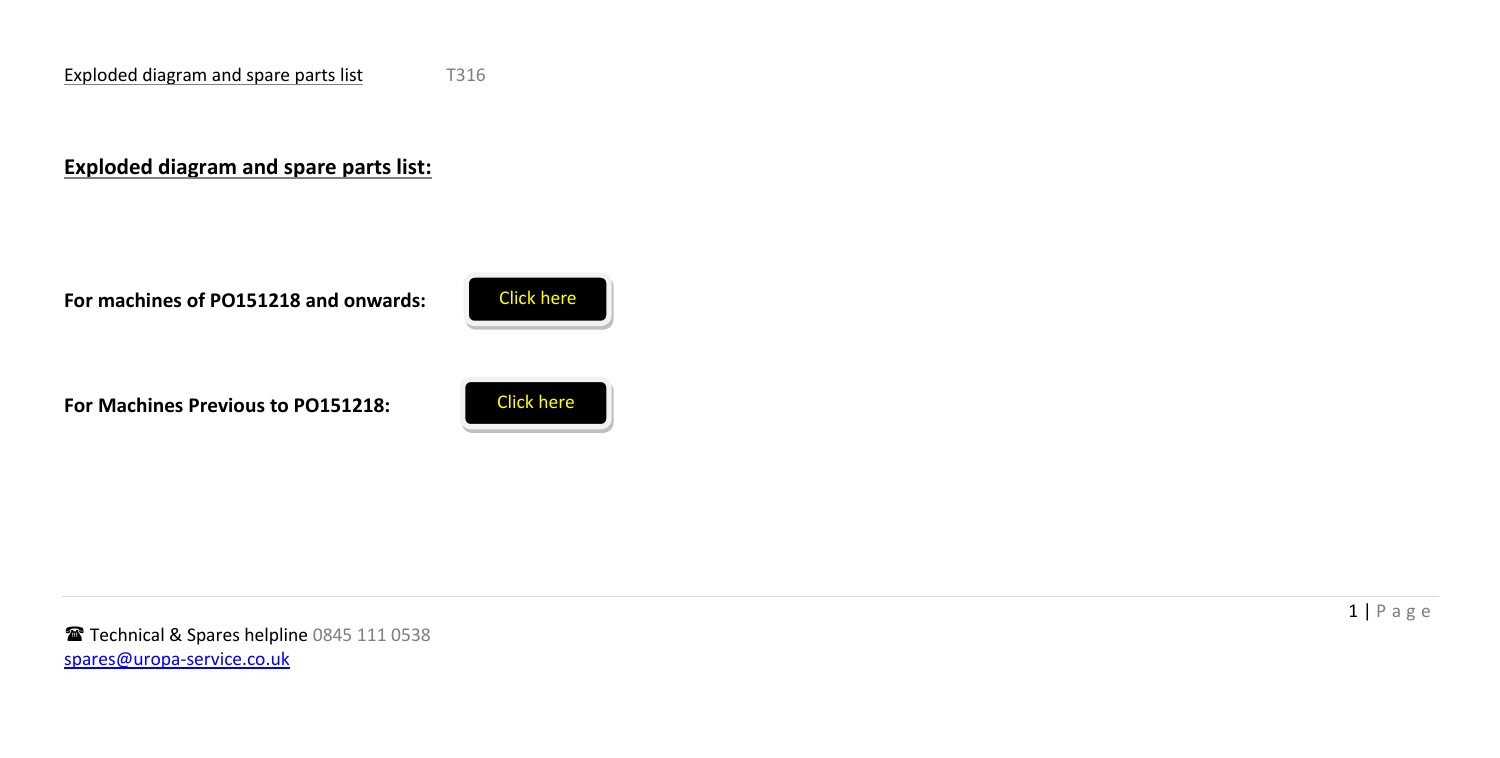<span id="page-1-0"></span>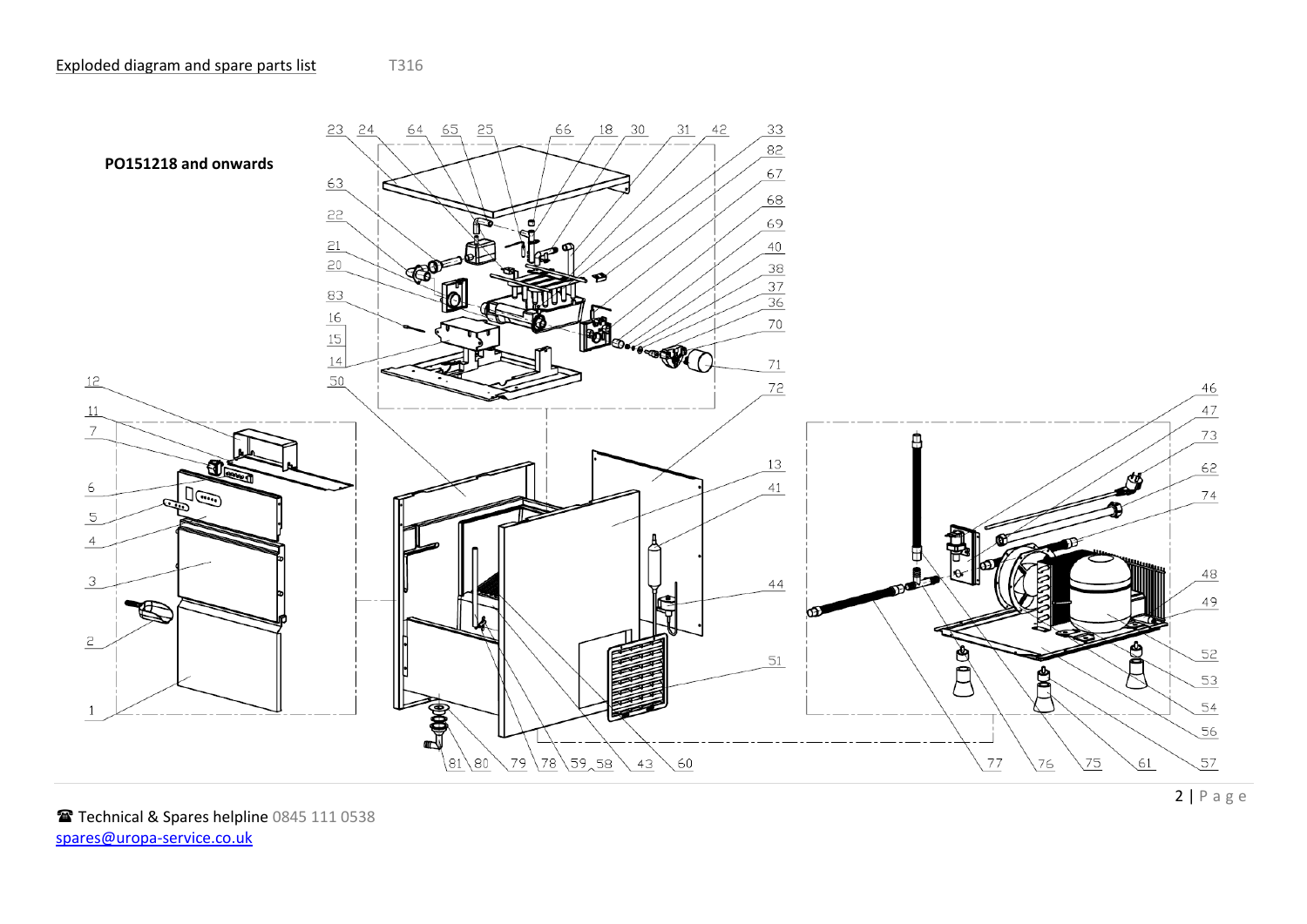## **For machines of PO151218 and onwards**

| <b>Machine</b>                                | <b>Explode</b> | Code  | <b>Description</b>                         |
|-----------------------------------------------|----------------|-------|--------------------------------------------|
|                                               |                |       |                                            |
| T316-B Polar Mains-Fill Ice Cube Maker - 20kg | 1              | AA220 | <b>Bottom Panel</b>                        |
| T316-B Polar Mains-Fill Ice Cube Maker - 20kg | 2              | AA221 | Ice Scoop                                  |
| T316-B Polar Mains-Fill Ice Cube Maker - 20kg | 3              | AA222 | <b>Upper Panel</b>                         |
| T316-B Polar Mains-Fill Ice Cube Maker - 20kg | 4              | AA223 | Switch Panel                               |
| T316-B Polar Mains-Fill Ice Cube Maker - 20kg | 5              | AA224 | <b>PVC Cover</b>                           |
| T316-B Polar Mains-Fill Ice Cube Maker - 20kg | 6              | AA225 | <b>Indicator Panel</b>                     |
| T316-B Polar Mains-Fill Ice Cube Maker - 20kg | $\overline{7}$ | AA226 | <b>Power Switch</b>                        |
| T316-B Polar Mains-Fill Ice Cube Maker - 20kg | 11             | AA230 | Mounting Plate for Operational Panel Cover |
| T316-B Polar Mains-Fill Ice Cube Maker - 20kg | 12             | AA231 | <b>Operation Panel Cover</b>               |
| T316-B Polar Mains-Fill Ice Cube Maker - 20kg | 13             | AA232 | <b>Right Panel</b>                         |
| T316-B Polar Mains-Fill Ice Cube Maker - 20kg | 14             | AA233 | <b>Control Box</b>                         |
| T316-B Polar Mains-Fill Ice Cube Maker - 20kg | 15             | AA234 | Control Board (V4 Version)                 |
| T316-B Polar Mains-Fill Ice Cube Maker - 20kg | 16             | AA235 | <b>Control Box Cover</b>                   |
| T316-B Polar Mains-Fill Ice Cube Maker - 20kg | 18             | AA237 | <b>Water Pipe</b>                          |
| T316-B Polar Mains-Fill Ice Cube Maker - 20kg | 20             | AA239 | <b>Water Box</b>                           |
| T316-B Polar Mains-Fill Ice Cube Maker - 20kg | 21             | AA240 | <b>Evaporator Fixer</b>                    |
| T316-B Polar Mains-Fill Ice Cube Maker - 20kg | 22             | AA241 | <b>Rinsing Connector</b>                   |
| T316-B Polar Mains-Fill Ice Cube Maker - 20kg | 23             | AA242 | <b>Top Panel</b>                           |
| T316-B Polar Mains-Fill Ice Cube Maker - 20kg | 24             | AA243 | Water Level Sensor                         |
| T316-B Polar Mains-Fill Ice Cube Maker - 20kg | 25             | AA244 | Water Temperature Sensor                   |
| T316-B Polar Mains-Fill Ice Cube Maker - 20kg | 30             | AA249 | Water Inlet Head                           |
| T316-B Polar Mains-Fill Ice Cube Maker - 20kg | 31             | AA250 | Water Filling Tube                         |
| T316-B Polar Mains-Fill Ice Cube Maker - 20kg | 33             | AA252 | Magnet                                     |
| T316-B Polar Mains-Fill Ice Cube Maker - 20kg | 36             | AA255 | Motor Axel                                 |
| T316-B Polar Mains-Fill Ice Cube Maker - 20kg | 37             | AA256 | <b>Big Washer</b>                          |
| T316-B Polar Mains-Fill Ice Cube Maker - 20kg | 38             | AA257 | <b>Butterfly Shape Washer</b>              |
| T316-B Polar Mains-Fill Ice Cube Maker - 20kg | 40             | AA259 | Stopper                                    |
| T316-B Polar Mains-Fill Ice Cube Maker - 20kg | 41             | AA260 | <b>Filter Drier</b>                        |
| T316-B Polar Mains-Fill Ice Cube Maker - 20kg | 42             | AA261 | Evaporator                                 |
| T316-B Polar Mains-Fill Ice Cube Maker - 20kg | 43             | AA262 | <b>Cabinet Liner</b>                       |
| T316-B Polar Mains-Fill Ice Cube Maker - 20kg | 44             | AA263 | Magnet Valve                               |
| T316-B Polar Mains-Fill Ice Cube Maker - 20kg | 46             | AA265 | Water Inlet Valve                          |
| T316-B Polar Mains-Fill Ice Cube Maker - 20kg | 47             | AA266 | Water Valve Fixer                          |
| T316-B Polar Mains-Fill Ice Cube Maker - 20kg | 48             | AA267 | Filter                                     |
| T316-B Polar Mains-Fill Ice Cube Maker - 20kg | 49             | AA268 | Steel Grill                                |
| T316-B Polar Mains-Fill Ice Cube Maker - 20kg | 50             | AA269 | Left Panel                                 |
| T316-B Polar Mains-Fill Ice Cube Maker - 20kg | 51             | AA270 | Grill                                      |
| T316-B Polar Mains-Fill Ice Cube Maker - 20kg | 52             | AA271 | Compressor                                 |
| T316-B Polar Mains-Fill Ice Cube Maker - 20kg | 53             | AA272 | Condenser                                  |
| T316-B Polar Mains-Fill Ice Cube Maker - 20kg | 54             | AA273 | Fan                                        |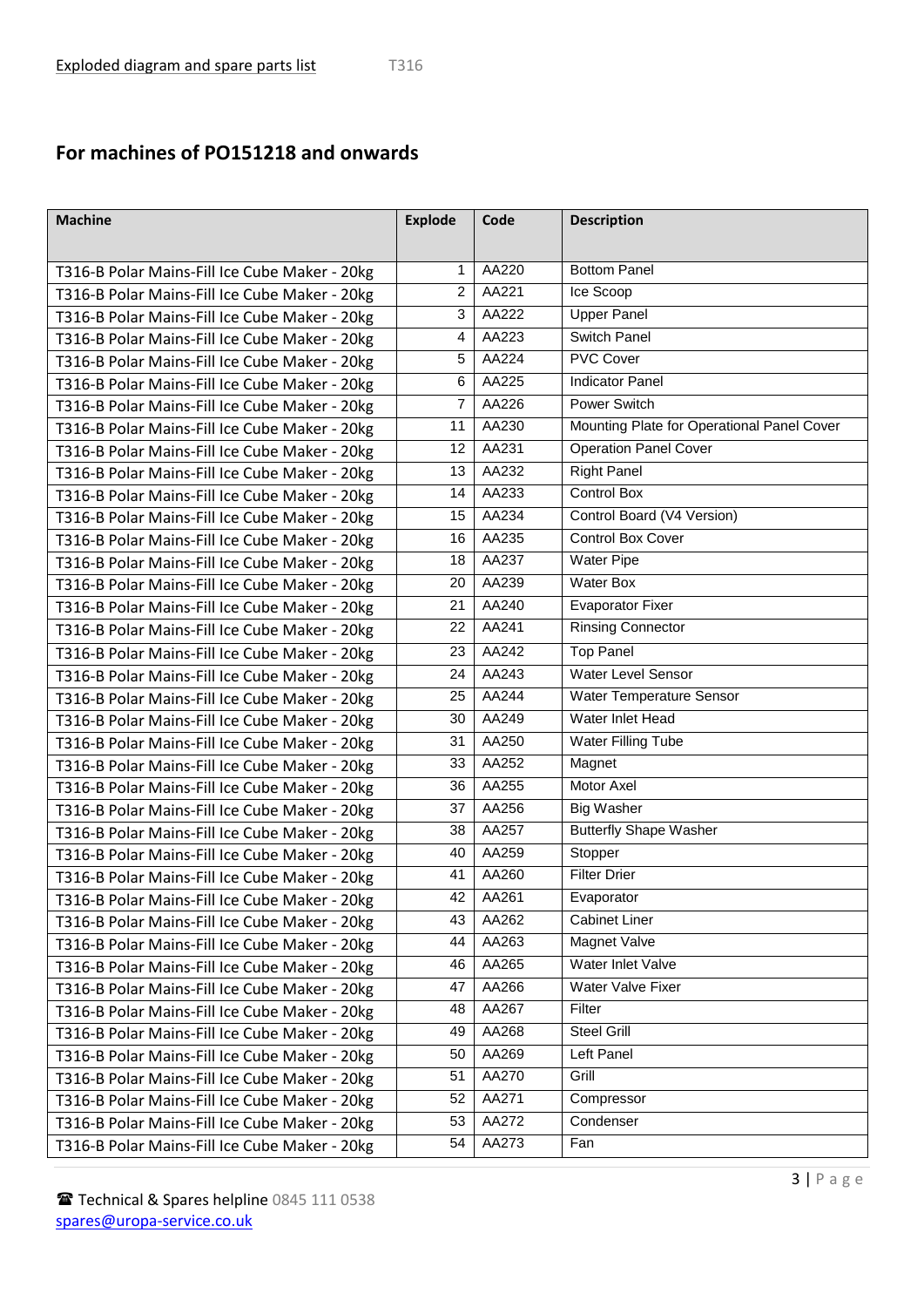| T316-B Polar Mains-Fill Ice Cube Maker - 20kg | 56 | AA275        | <b>Compressor Fixing Board</b>     |
|-----------------------------------------------|----|--------------|------------------------------------|
| T316-B Polar Mains-Fill Ice Cube Maker - 20kg | 57 | AA276        | Feet                               |
| T316-B Polar Mains-Fill Ice Cube Maker - 20kg | 58 | AA277        | Ice Level Sensor                   |
| T316-B Polar Mains-Fill Ice Cube Maker - 20kg | 59 | <b>AA278</b> | Ice Level Sensor Fixer             |
| T316-B Polar Mains-Fill Ice Cube Maker - 20kg | 60 | AA279        | Sloped Surface                     |
| T316-B Polar Mains-Fill Ice Cube Maker - 20kg | 61 | AB096        | <b>Rubber Foot</b>                 |
| T316-B Polar Mains-Fill Ice Cube Maker - 20kg | 62 | AE940        | <b>WRAS Approved Hose</b>          |
| T316-B Polar Mains-Fill Ice Cube Maker - 20kg | 63 | AE941        | <b>Water Recycling Tube</b>        |
| T316-B Polar Mains-Fill Ice Cube Maker - 20kg | 64 | AE942        | Pump(Model:TP-450)                 |
| T316-B Polar Mains-Fill Ice Cube Maker - 20kg | 65 | AE943        | <b>Pump Connector</b>              |
| T316-B Polar Mains-Fill Ice Cube Maker - 20kg | 66 | AE944        | <b>Water Pipe Cover</b>            |
| T316-B Polar Mains-Fill Ice Cube Maker - 20kg | 67 | AE945        | <b>Hall Device</b>                 |
| T316-B Polar Mains-Fill Ice Cube Maker - 20kg | 68 | AE946        | Motor Fixing Panel                 |
| T316-B Polar Mains-Fill Ice Cube Maker - 20kg | 69 | $\mathbf{r}$ | <b>Axel Cover</b>                  |
| T316-B Polar Mains-Fill Ice Cube Maker - 20kg | 70 | AE947        | Motor Guide                        |
| T316-B Polar Mains-Fill Ice Cube Maker - 20kg | 71 |              | Tray Motor(with long axel)         |
| T316-B Polar Mains-Fill Ice Cube Maker - 20kg | 72 | $\mathbf{r}$ | <b>Back Panel</b>                  |
| T316-B Polar Mains-Fill Ice Cube Maker - 20kg | 73 | $\mathbf{r}$ | Power Cord                         |
| T316-B Polar Mains-Fill Ice Cube Maker - 20kg | 74 | AE948        | Water Inlet Tube                   |
| T316-B Polar Mains-Fill Ice Cube Maker - 20kg | 75 | AE949        | Waste Water Discharge Tube         |
| T316-B Polar Mains-Fill Ice Cube Maker - 20kg | 76 | $\mathbf{r}$ | Water Discharge Tri-Connector      |
| T316-B Polar Mains-Fill Ice Cube Maker - 20kg | 77 | AE950        | Icing Water Discharge Tube         |
| T316-B Polar Mains-Fill Ice Cube Maker - 20kg | 78 | $\mathbf{r}$ | <b>Wiring Tube</b>                 |
| T316-B Polar Mains-Fill Ice Cube Maker - 20kg | 79 | $\mathbf{r}$ | Drainage Cover                     |
| T316-B Polar Mains-Fill Ice Cube Maker - 20kg | 80 | $\mathbf{r}$ | Seal Washer For Drainage Connector |
| T316-B Polar Mains-Fill Ice Cube Maker - 20kg | 81 | $\mathbf{r}$ | <b>Discharged Elbow Connector</b>  |
| T316-B Polar Mains-Fill Ice Cube Maker - 20kg | 82 | $\mathbf{r}$ | <b>Metal Bracket</b>               |
| T316-B Polar Mains-Fill Ice Cube Maker - 20kg | 83 | AE951        | <b>Ambient Temp Sensor</b>         |
|                                               |    |              |                                    |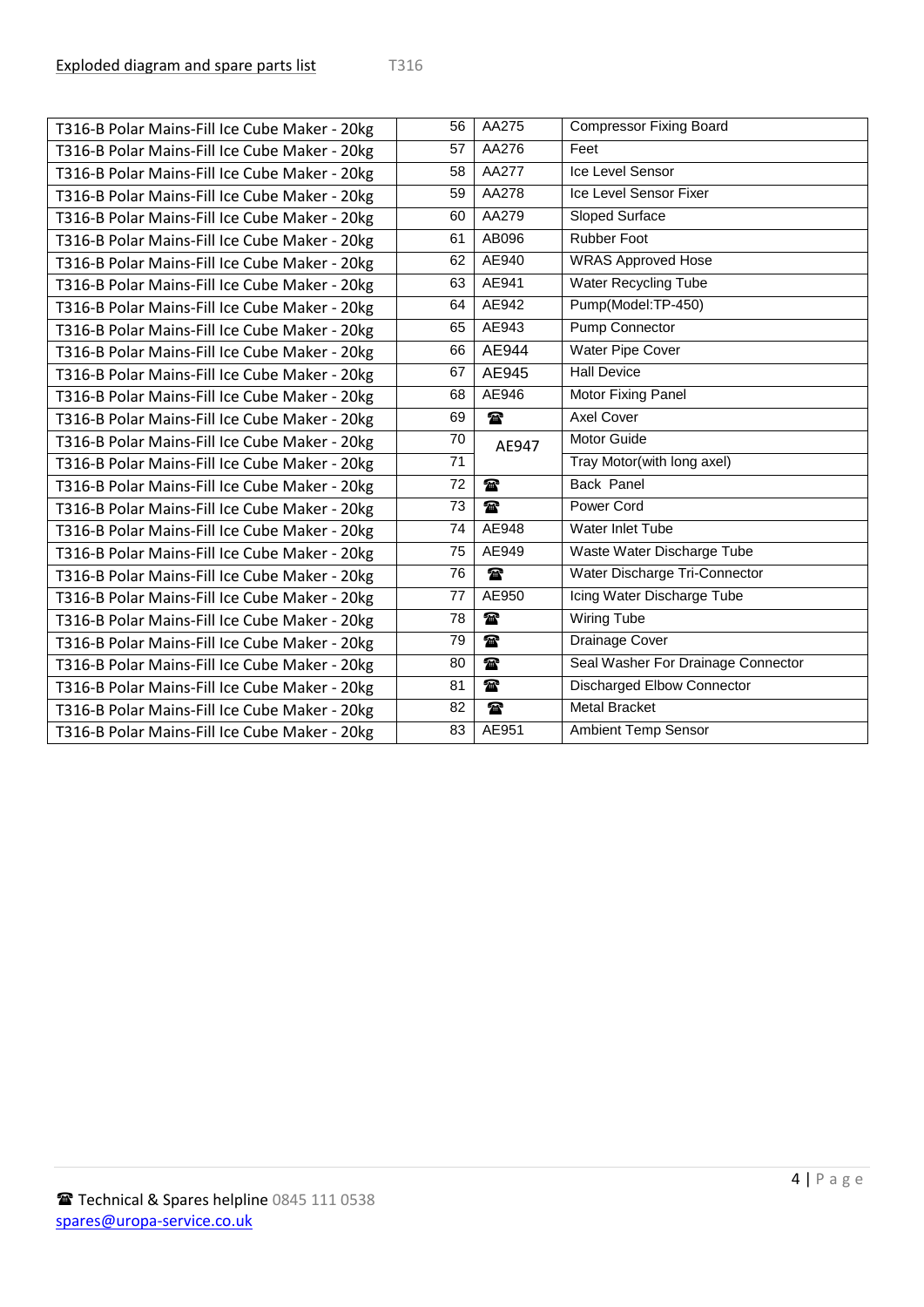<span id="page-4-0"></span>**Previous to PO151218**

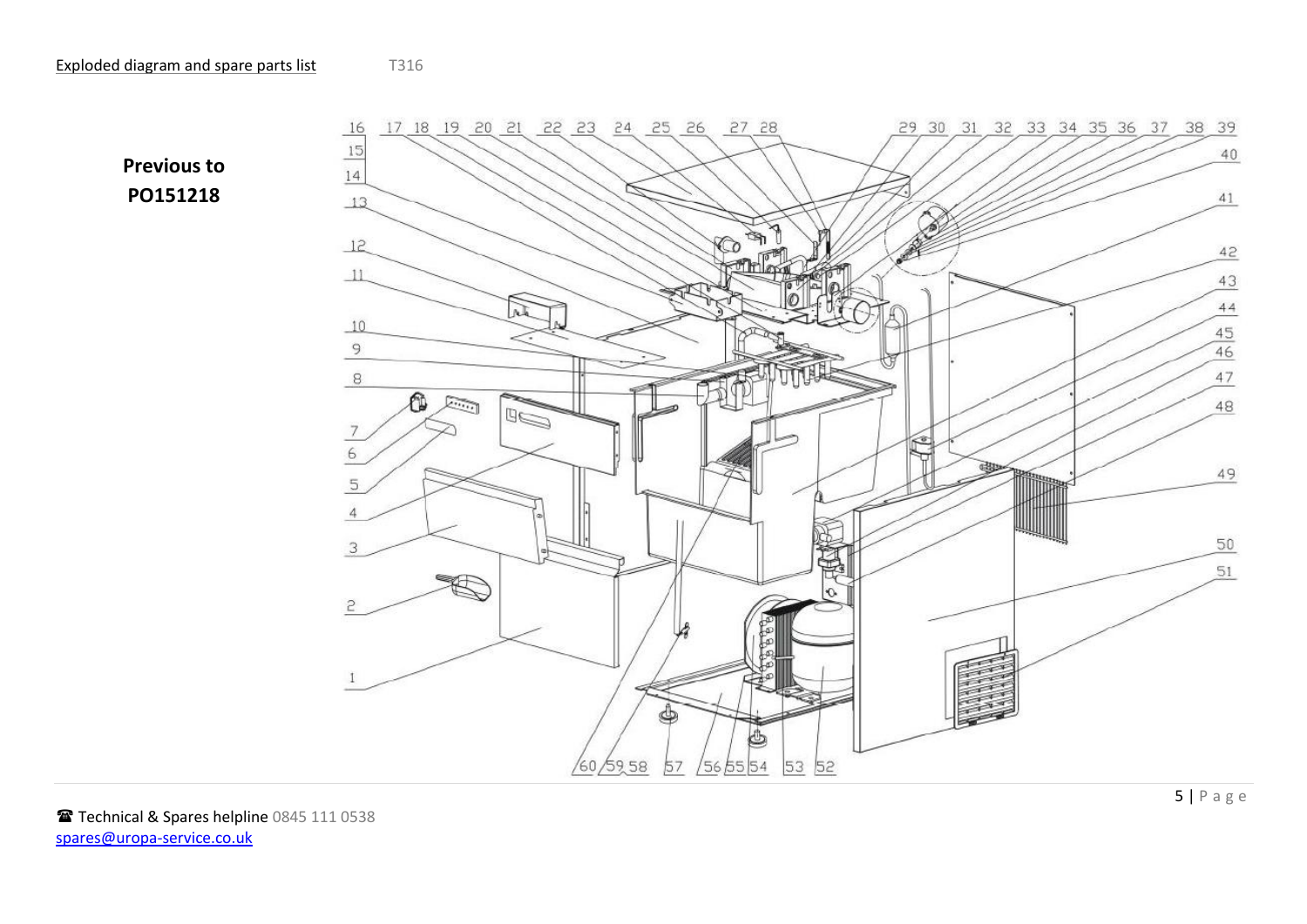## **For Machines Previous to PO151218**

| <b>Machine</b>                                                                             | <b>Explode</b> | Code  | <b>Description</b>                   |
|--------------------------------------------------------------------------------------------|----------------|-------|--------------------------------------|
|                                                                                            | $\mathbf{1}$   | AA220 | <b>Bottom Panel</b>                  |
| T316 Polar Mains-Fill Ice Cube Maker - 20kg                                                | 2              | AA221 | Ice Scoop                            |
| T316 Polar Mains-Fill Ice Cube Maker - 20kg                                                | 3              | AA222 | <b>Upper Panel</b>                   |
| T316 Polar Mains-Fill Ice Cube Maker - 20kg                                                | 4              | AA223 | <b>Switch Panel</b>                  |
| T316 Polar Mains-Fill Ice Cube Maker - 20kg                                                | 5              | AA224 | <b>PVC Cover</b>                     |
| T316 Polar Mains-Fill Ice Cube Maker - 20kg                                                | 6              | AA225 | <b>Indicator Panel</b>               |
| T316 Polar Mains-Fill Ice Cube Maker - 20kg                                                | $\overline{7}$ | AA226 | <b>Power Switch</b>                  |
| T316 Polar Mains-Fill Ice Cube Maker - 20kg                                                | 8              | AA227 | Silicon Rubber Tube                  |
| T316 Polar Mains-Fill Ice Cube Maker - 20kg                                                | 9              | AA228 | Fixer for Pump                       |
| T316 Polar Mains-Fill Ice Cube Maker - 20kg                                                | 10             | AA229 | <b>Overlflow Pump</b>                |
| T316 Polar Mains-Fill Ice Cube Maker - 20kg                                                | 11             | AA230 | Mounting Plate for Operational Cover |
| T316 Polar Mains-Fill Ice Cube Maker - 20kg                                                | 12             | AA231 | <b>Operation Panel Cover</b>         |
| T316 Polar Mains-Fill Ice Cube Maker - 20kg<br>T316 Polar Mains-Fill Ice Cube Maker - 20kg | 13             | AA232 | <b>Right Panel</b>                   |
| T316 Polar Mains-Fill Ice Cube Maker - 20kg                                                | 14             | AA233 | <b>Control Box</b>                   |
| T316 Polar Mains-Fill Ice Cube Maker - 20kg                                                | 15             | AA234 | Control Board (V4 version)           |
| T316 Polar Mains-Fill Ice Cube Maker - 20kg                                                | 16             | AA235 | Control Box Cover                    |
| T316 Polar Mains-Fill Ice Cube Maker - 20kg                                                | 17             | AA236 | Inlet Tube for Water Rinsing         |
|                                                                                            | 18             | AA237 | <b>Water Pipe</b>                    |
| T316 Polar Mains-Fill Ice Cube Maker - 20kg                                                | 19             | AA238 | <b>Upper Fixing Plate</b>            |
| T316 Polar Mains-Fill Ice Cube Maker - 20kg                                                | 20             | AA239 | <b>Water Box</b>                     |
| T316 Polar Mains-Fill Ice Cube Maker - 20kg                                                | 21             | AA240 | <b>Evaporator Fixer</b>              |
| T316 Polar Mains-Fill Ice Cube Maker - 20kg                                                | 22             | AA241 | <b>Rinsing Connector</b>             |
| T316 Polar Mains-Fill Ice Cube Maker - 20kg                                                | 23             | AA242 | <b>Top Panel</b>                     |
| T316 Polar Mains-Fill Ice Cube Maker - 20kg                                                | 24             | AA243 | Water Level Sensor                   |
| T316 Polar Mains-Fill Ice Cube Maker - 20kg<br>T316 Polar Mains-Fill Ice Cube Maker - 20kg | 25             | AA244 | Water Temperature Sensor             |
|                                                                                            | 26             | AA245 | <b>Hall Device Fixer</b>             |
| T316 Polar Mains-Fill Ice Cube Maker - 20kg                                                | 27             | AA246 | <b>Hall Device</b>                   |
| T316 Polar Mains-Fill Ice Cube Maker - 20kg                                                | 28             | AA247 | <b>Hall Device Supporter</b>         |
| T316 Polar Mains-Fill Ice Cube Maker - 20kg                                                | 29             | AA248 | <b>Water Recycling Tube</b>          |
| T316 Polar Mains-Fill Ice Cube Maker - 20kg                                                | 30             | AA249 | Water Inlet head                     |
| T316 Polar Mains-Fill Ice Cube Maker - 20kg                                                | 31             | AA250 | Water Filling Tube                   |
| T316 Polar Mains-Fill Ice Cube Maker - 20kg                                                | 32             | AA251 | <b>Evaporator Supporter</b>          |
| T316 Polar Mains-Fill Ice Cube Maker - 20kg                                                | 33             | AA252 | Magnet                               |
| T316 Polar Mains-Fill Ice Cube Maker - 20kg<br>T316 Polar Mains-Fill Ice Cube Maker - 20kg | 34             | AA253 | Fixing Board for Turning Motor       |
|                                                                                            | 35             | AA254 | Turning Motor(with short axel)       |
| T316 Polar Mains-Fill Ice Cube Maker - 20kg                                                | 36             | AA255 | Motor Connecting Axel                |
| T316 Polar Mains-Fill Ice Cube Maker - 20kg                                                | 37             | AA256 | <b>Big Washer</b>                    |
| T316 Polar Mains-Fill Ice Cube Maker - 20kg                                                | 38             | AA257 | <b>Butterfly Shape Washer</b>        |
| T316 Polar Mains-Fill Ice Cube Maker - 20kg                                                | 39             | AA258 | Motor Pin                            |
| T316 Polar Mains-Fill Ice Cube Maker - 20kg                                                | 40             | AA259 | Stopper                              |
| T316 Polar Mains-Fill Ice Cube Maker - 20kg                                                | 41             | AA260 | <b>Filter Drier</b>                  |
| T316 Polar Mains-Fill Ice Cube Maker - 20kg                                                | 42             | AA261 | Evaporator                           |
| T316 Polar Mains-Fill Ice Cube Maker - 20kg                                                |                |       |                                      |